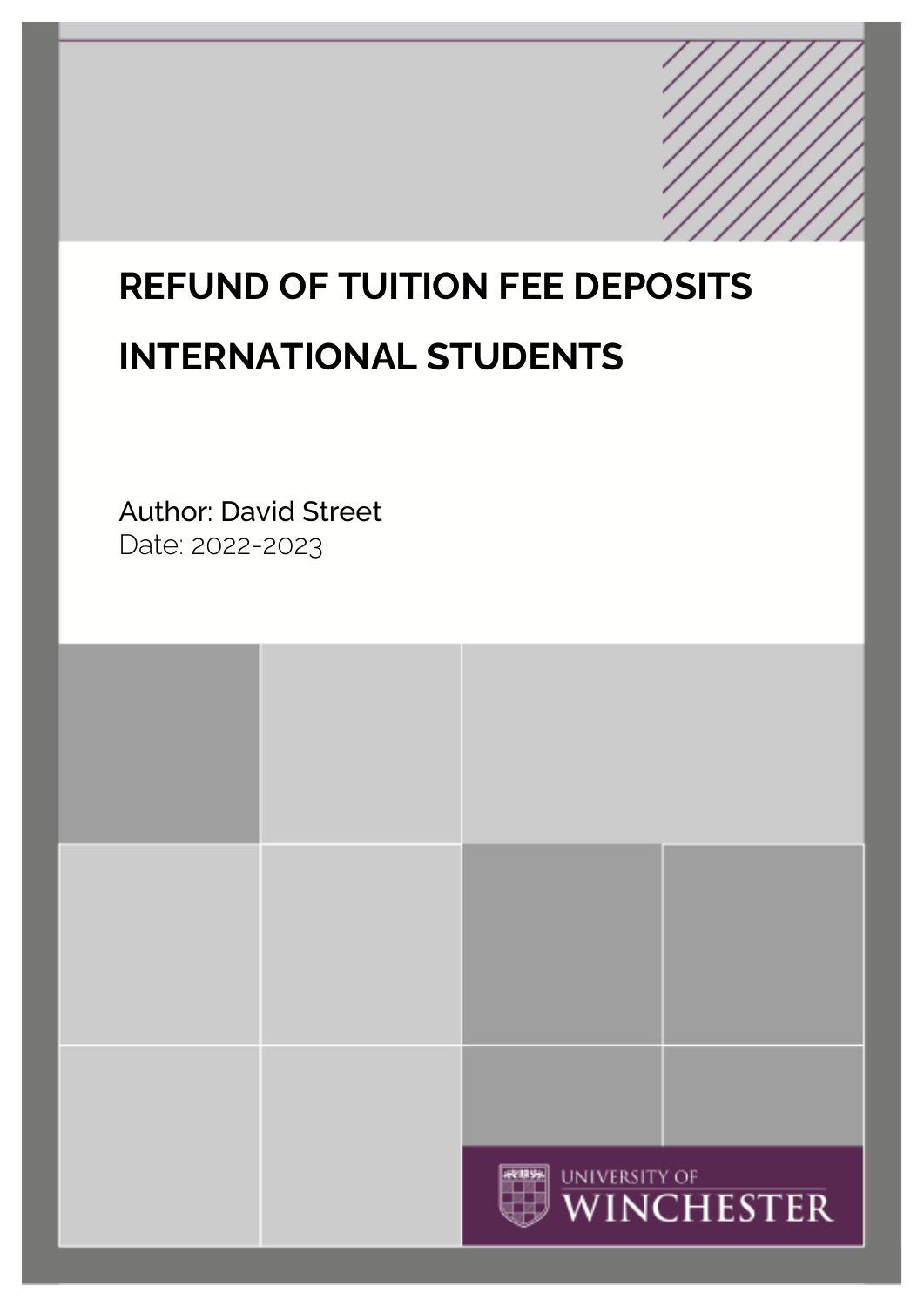| <b>Document Title</b>                                                                                                                                 | International Tuition Fee Deposit Refund<br>Policy |
|-------------------------------------------------------------------------------------------------------------------------------------------------------|----------------------------------------------------|
| <b>Document Author and Department:</b>                                                                                                                | David Street, CER                                  |
| <b>Responsible person and Department:</b>                                                                                                             | Andy Blair, CER                                    |
| <b>Approving Body:</b>                                                                                                                                | Senate                                             |
| <b>Review Date:</b>                                                                                                                                   | 21/11/2021                                         |
| Date latest edition comes into force:                                                                                                                 | 21/11/2021                                         |
| <b>Edition (Date of Approval)</b>                                                                                                                     | 21/11/2021                                         |
|                                                                                                                                                       |                                                    |
| Indicate whether the document is for public access<br>or internal access only<br>Indicate whether the document applies to<br>collaborative provision? | <b>Public Access</b>                               |
| <b>Approval history</b>                                                                                                                               |                                                    |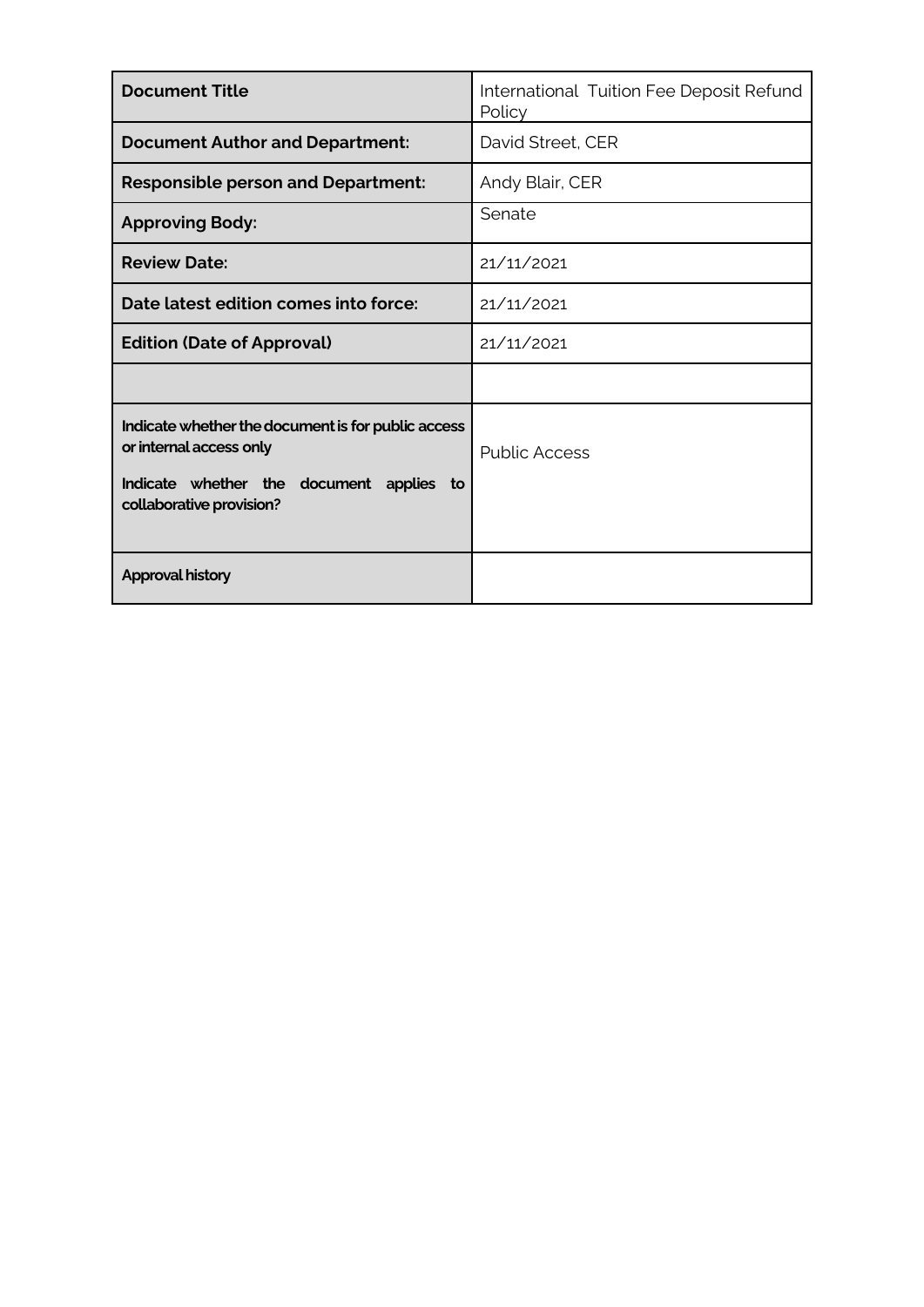## **University of Winchester**

# **INTERNATIONAL STUDENTS POLICY ON REFUND OF TUITION FEE DEPOSITS Academic Year 2022/2023**

This policy states how and when a refund of the tuition fee deposit can be made.

#### **Paying a Tuition Fee Deposit**

International students who wish to study at the University may need to obtain a statement that confirms their place at the University; this is a Confirmation of Acceptance of Studies (CAS). A CAS statement enables international students to apply for a Student visa to enter the UK for the purpose of their studies. In order to obtain their CAS statement, an international student is required to pay a tuition fee deposit to secure their place at the University. This payment should be made directly by the student to the University of Winchester prior to the application for a visa. After paying the deposit, a student will be given a CAS statement by the Universi[t](http://www.winchester.ac.uk/startinghere/Students%20and%20money/howdoipay4/international5/Pages/International4.aspx)y. Details of how the deposit can be paid are available at [https://store.winchester.ac.uk/product](https://store.winchester.ac.uk/product-catalogue/student-payments/finance/tuition-fee-deposit-payments)[catalogue/student-payments/finance/tuition-fee-deposit-payments](https://store.winchester.ac.uk/product-catalogue/student-payments/finance/tuition-fee-deposit-payments)

Upon arrival at the University in Winchester, the tuition fee deposit that they have already paid will be automatically deducted from the tuition fees account for that academic year.

If the University is unable to deliver the programme onto which the student has accepted a place, or is not in a position to receive students onto the campus at the scheduled start of the academic year, and the student can therefore not register at the University, the tuition fee deposit will be refunded in full.

If the University is not prepared to issue a CAS statement to a student, as it feels the student would be unlikely to secure a Student Visa, the tuition fee deposit will be refunded in full. However, if the CAS statement will not be issued due to fraud on behalf of the student no refund will be payable.

If a student fails to register at the University of Winchester, having already paid a tuition fee deposit, an application for a tuition fee deposit refund may be undertaken. The University will consider making a tuition fee deposit refund in the circumstances described as follows:-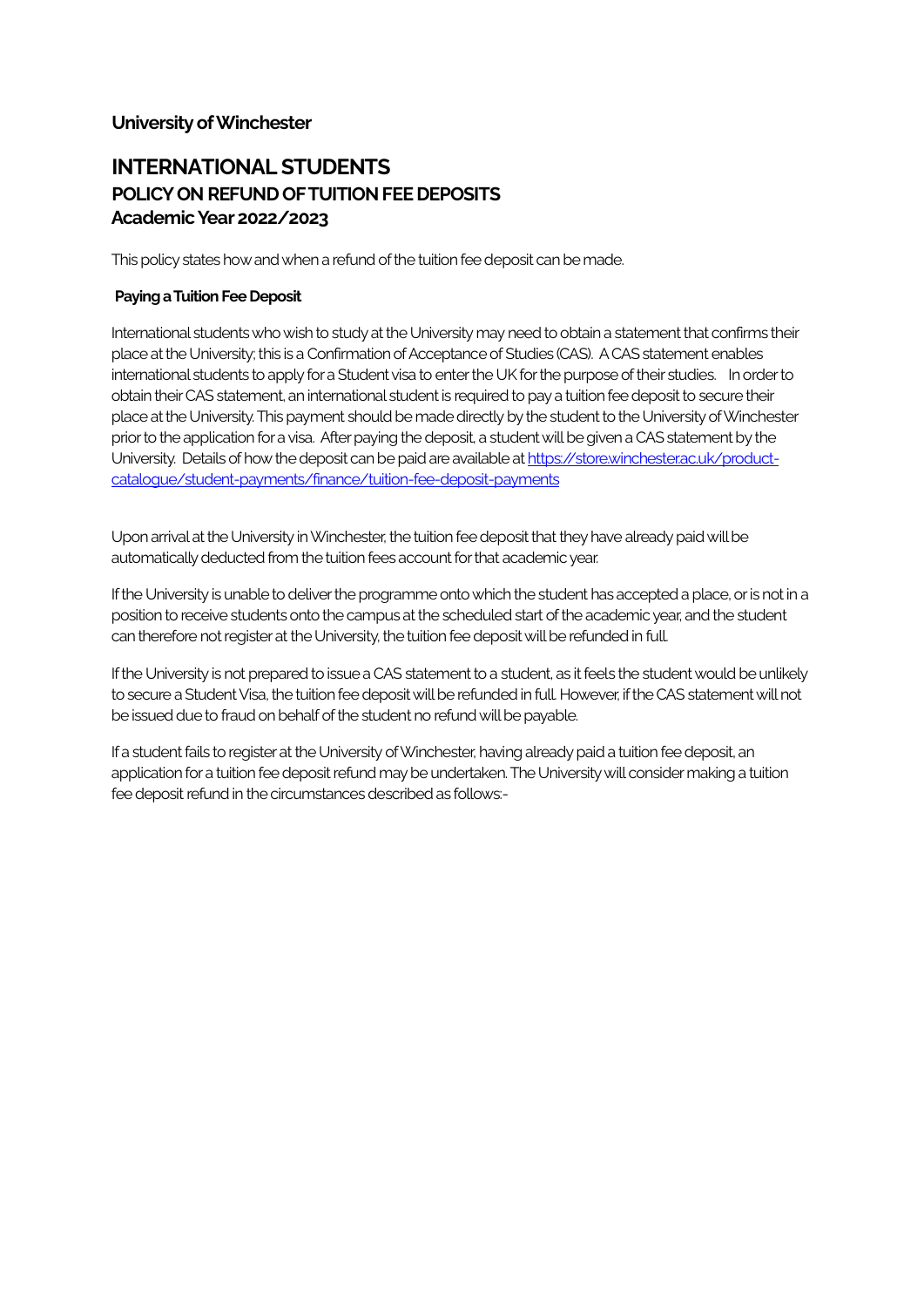| <b>REF</b>     | <b>REASON FOR NOT REGISTERING AT THE</b>                                                                                                                 | <b>ACTION TAKEN BY THE STUDENT AND THE UNIVERSITY</b>                                                                                                                              | <b>OUTCOME</b>                                                            |
|----------------|----------------------------------------------------------------------------------------------------------------------------------------------------------|------------------------------------------------------------------------------------------------------------------------------------------------------------------------------------|---------------------------------------------------------------------------|
| <b>NUMBER</b>  | <b>UNIVERSITY</b>                                                                                                                                        |                                                                                                                                                                                    |                                                                           |
| $\mathbf{1}$ . | THE STUDENT WAS NOT ISSUED A CAS BY THE<br>UNIVERSITY BECAUSE THE UNIVERSITY WAS NOT<br>CONFIDENT THAT THE STUDENT WOULD SECURE A<br><b>STUDENT VISA</b> | THE UNIVERSITY WILL MAKE A FULL REFUND OF THE TUITION FEES                                                                                                                         | FULL REFUND, WITHOUT ANY<br><b>ADMINISTRATION CHARGE</b>                  |
| 2.             | THE STUDENTS' VISA APPLICATION IS REJECTED<br>BECAUSE OF AN ERROR MADE BY THE STUDENT.<br>(NOTE 1) THIS MAY INCLUDE:                                     | THE STUDENT MAY APPLY FOR A REFUND OF THE TUITION FEE<br>DEPOSIT.                                                                                                                  | POSSIBLE REFUND, DEPENDING ON<br>CIRCUMSTANCES.                           |
|                | SUBMITTING INCORRECT DOCUMENTS<br>INCORRECTLY COMPLETING THE<br><b>APPLICATION FORM</b>                                                                  | A REFUND MAY BE MADE UPON THE REQUEST OF THE STUDENT, OF<br>UP TO HALF THE AMOUNT OF THE TUITION FEE DEPOSIT. EVIDENCE<br>OF THE VISA REFUSAL WILL BE REQUESTED BY THE UNIVERSITY. |                                                                           |
|                | SEE NOTE 1 AT THE END OF THIS POLICY: VISA<br><b>CHECKING SERVICE.</b>                                                                                   |                                                                                                                                                                                    |                                                                           |
| 3.             | THE STUDENTS' VISA APPLICATION IS REJECTED<br>BECAUSE OF AN ERROR MADE BY EITHER THE<br>UNIVERSITY OR BY THE UK GOVERNMENT AGENCY.                       | THE STUDENT MAY APPLY FOR A REFUND OF THE TUITION FEE<br>DEPOSIT.<br>A FULL REFUND IS MADE UPON REQUEST OF THE STUDENT.<br>EVIDENCE OF THE VISA REFUSAL WILL BE REQUESTED.         | REFUND, PROVIDED SATISFACTORY<br>EVIDENCE OF VISA REFUSAL IS<br>SUPPLIED. |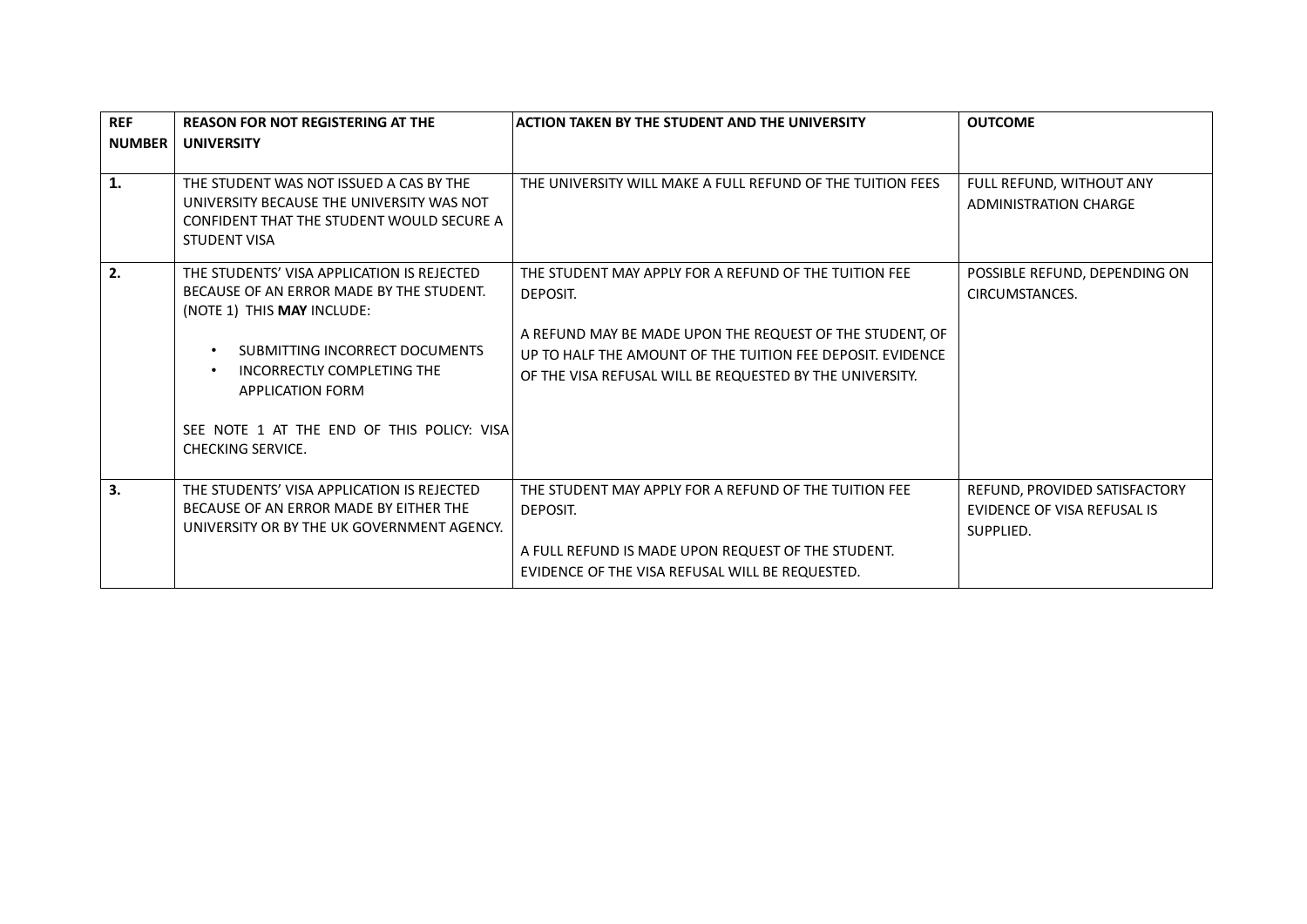| 4.<br>NO REFUND.<br>THE STUDENTS' APPLICATION FOR EITHER A CAS<br>THE STUDENT MAY NOT APPLY FOR A REFUND OF THE TUITION FEE<br>STATEMENT OR A VISA IS REJECTED AS IT WAS<br>DEPOSIT.<br>DETERMINED THAT FRAUDULENT<br>DOCUMENTATION WAS SUBMITTED BY, OR ON<br>NO REFUND WILL BE MADE AS THE UNIVERSITY'S CHARGE WILL<br>BEHALF OF, THE STUDENT.<br>MATCH ANY DEPOSIT PAID. EVIDENCE OF ANY VISA REFUSAL WILL BE<br>REQUESTED.<br>THE UNIVERSITY DETERMINES THAT FALSE AND/OR<br>FRAUDULENT INFORMATION AND/OR DOCUMENTS<br>HAVE BEEN SUBMITTED BY THE STUDENT, OR ON<br>BEHALF OF THAT STUDENT, IN PURSUIT OF A STUDY<br>PLACE AT THE UNIVERSITY. |  |
|----------------------------------------------------------------------------------------------------------------------------------------------------------------------------------------------------------------------------------------------------------------------------------------------------------------------------------------------------------------------------------------------------------------------------------------------------------------------------------------------------------------------------------------------------------------------------------------------------------------------------------------------------|--|
|----------------------------------------------------------------------------------------------------------------------------------------------------------------------------------------------------------------------------------------------------------------------------------------------------------------------------------------------------------------------------------------------------------------------------------------------------------------------------------------------------------------------------------------------------------------------------------------------------------------------------------------------------|--|

| REF           | <b>FREGISTERING AT THE</b><br><b>REASON FOR NOT</b> | <b>N TAKEN BY THE STUDENT .</b><br><b><i>I</i> AND THE UNIVERSITY</b><br><b>ACTION</b> | <b>OUTCOME</b> |
|---------------|-----------------------------------------------------|----------------------------------------------------------------------------------------|----------------|
| <b>NUMBER</b> | <b>UNIVERSITY</b>                                   |                                                                                        |                |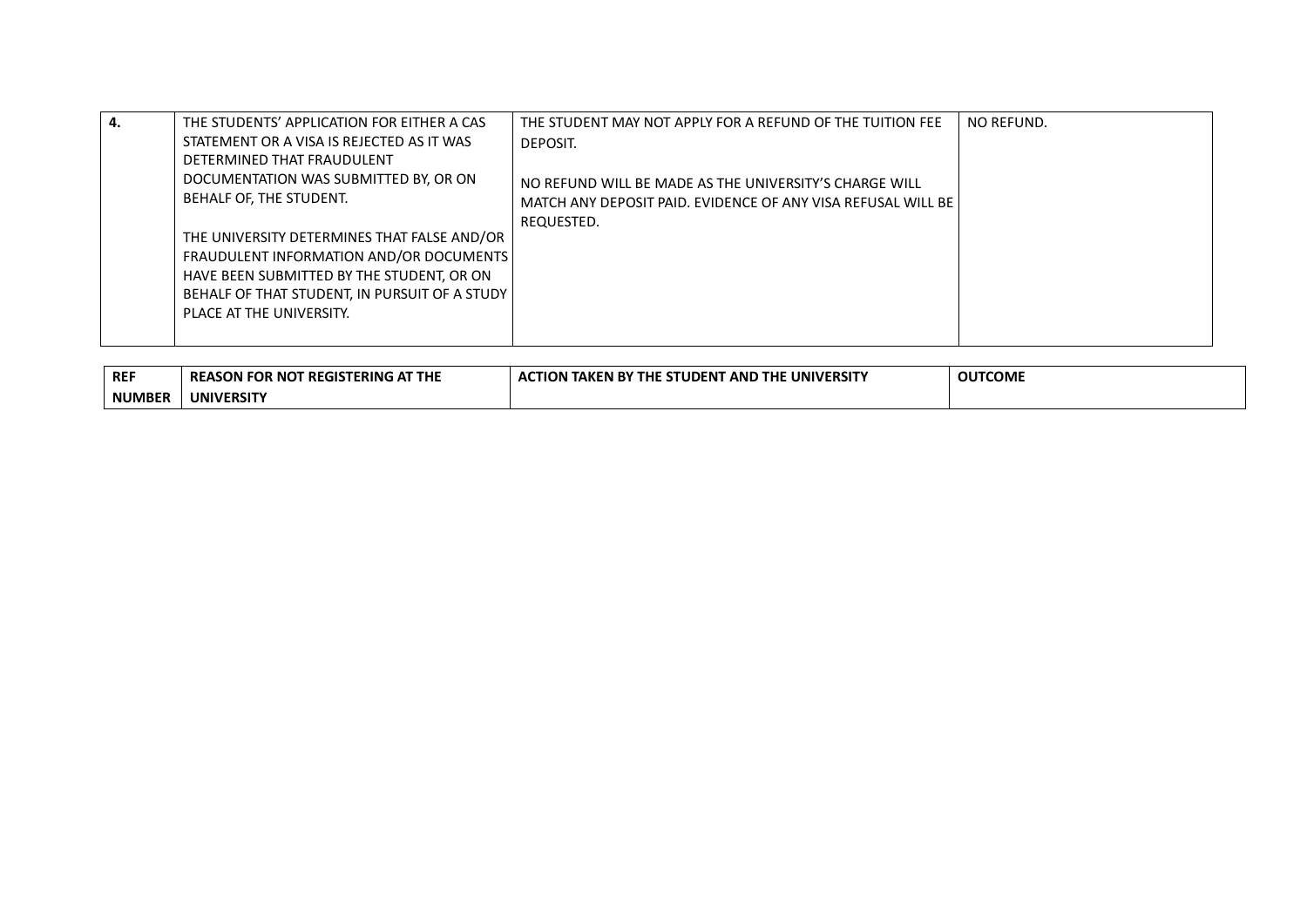| 5. | THE STUDENT CHANGES THEIR STUDY PLANS<br>WITH REGARD TO REGISTERING AT THE<br>UNIVERSITY OF WINCHESTER. | THE STUDENT MAY APPLY FOR A REFUND OF THE TUITION FEE<br>DEPOSIT.<br>A REFUND WILL BE MADE AT THE STUDENT'S REQUEST WITH THE<br>FOLLOWING CHARGES APPLIED.<br>IF THE STUDENT INFORMS THE INTERNATIONAL STUDENT<br><b>RECRUITMENT TEAM IN WRITING:</b><br>120 DAYS OR EARLIER BEFORE THE START OF THEIR<br>PROGRAMME<br>90-119 DAYS BEFORE THE START OF THEIR PROGRAMME<br>60-89 DAYS BEFORE THE START OF THEIR PROGRAMME | A FULL REFUND WILL BE MADE UPON THE<br>STUDENT'S REQUEST.<br>A REFUND WILL BE MADE UPON THE<br>STUDENT'S REQUEST SUBJECT TO AN<br>ADMINISTRATION CHARGE OF £50.<br>A REFUND WILL BE MADE UPON THE<br>STUDENT'S REQUEST, SUBJECT TO AN<br>ADMINISTRATION CHARGE OF £250.<br>A REFUND WILL BE MADE UPON THE<br>STUDENT'S REQUEST SUBJECT TO AN |
|----|---------------------------------------------------------------------------------------------------------|--------------------------------------------------------------------------------------------------------------------------------------------------------------------------------------------------------------------------------------------------------------------------------------------------------------------------------------------------------------------------------------------------------------------------|----------------------------------------------------------------------------------------------------------------------------------------------------------------------------------------------------------------------------------------------------------------------------------------------------------------------------------------------|
|    |                                                                                                         | 30-59 DAYS BEFORE THE START OF THEIR PROGRAMME<br>15-29 DAYS BEFORE THE START OF THEIR PROGRAMME<br>0-14 DAYS BEFORE THE START OF THEIR PROGRAMME, ON<br>THE COURSE START DATE OR AFTER THE START OF THE<br>PROGRAMME                                                                                                                                                                                                    | ADMINISTRATION CHARGE OF £500<br>A REFUND WILL BE MADE UPON THE<br>STUDENT'S REQUEST SUBJECT TO AN<br>ADMINISTRATION CHARGED OF £1,000.<br>A REFUND WILL BE MADE UPON THE<br>STUDENT'S REQUEST AT THE DISCRETION OF<br>THE UNIVERSITY, FOR UP TO £1000,<br>CONDITION DEPENDANT.                                                              |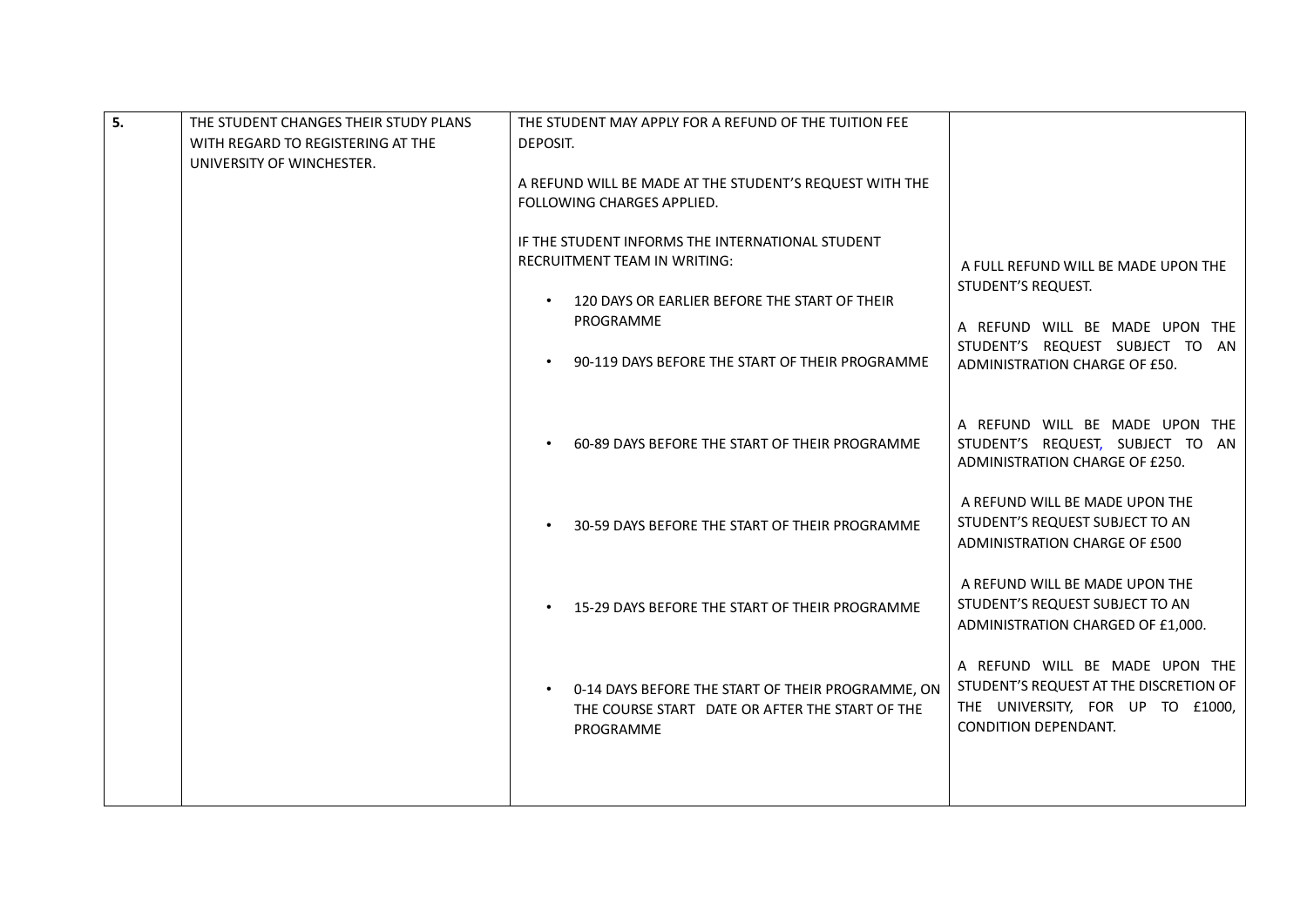| <b>REF</b>    | <b>REASON FOR NOT REGISTERING AT THE</b>   | ACTION TAKEN BY THE STUDENT AND THE UNIVERSITY                                                                | <b>OUTCOME</b>                       |
|---------------|--------------------------------------------|---------------------------------------------------------------------------------------------------------------|--------------------------------------|
| <b>NUMBER</b> | <b>UNIVERSITY</b>                          |                                                                                                               |                                      |
| 6.            | THE STUDENT IS UNABLE TO ATTEND THE        | THE STUDENT MAY APPLY FOR A FULL REFUND OF THE TUITION FEE                                                    | POSSIBLE REFUND, DEPENDING ON        |
|               | UNIVERSITY DUE TO ILLNESS OR OTHER         | <b>DEPOSIT</b>                                                                                                | CIRCUMSTANCES. THE REFUND MAY BE     |
|               | EXTENUATING CIRCUMSTANCES. NOTE 2          |                                                                                                               | SUBJECT TO AN ADMINISTRATION CHARGE  |
|               |                                            | THE UNIVERSITY MAY ISSUE A REFUND UPON THE STUDENT'S                                                          | AT THE DISCRETION OF THE UNIVERSITY. |
|               | SEE NOTE 2 AT THE END OF THIS POLICY       | FORMAL WRITTEN REQUEST. THE STUDENT MUST ALSO SUPPLY                                                          |                                      |
|               |                                            | EVIDENCE TO BACK UP THIS REQUEST. THIS MAY INCLUDE A                                                          |                                      |
|               |                                            | DOCTOR'S LETTER CONFIRMING THAT THEY ARE UNABLE TO STUDY                                                      |                                      |
|               |                                            | OR A LETTER/EQUIVALENT EVIDENCE FROM AN INDEPENDENT                                                           |                                      |
|               |                                            | PROFESSIONAL (I.E. NOT A FRIEND OR RELATIVE) TO CONFIRM THE                                                   |                                      |
|               |                                            | CIRCUMSTANCES. ADMINISTRATION CHARGES MAY BE APPLIED AT                                                       |                                      |
|               |                                            | THE DISCRETION OF THE UNIVERSITY DEPENDING ON THE                                                             |                                      |
|               |                                            | EVIDENCE SUBMITTED BY THE STUDENT.                                                                            |                                      |
| 7.            | THE STUDENT FAILS TO MEET THE UNIVERSITY   | THE STUDENT MAY APPLY FOR A REFUND OF THE TUITION FEE                                                         | POSSIBLE REFUND, DEPENDING ON        |
|               | ENTRY REQUIREMENTS IN SUFFICIENT TIME      | DEPOSIT.                                                                                                      | CIRCUMSTANCES.                       |
|               | EITHER TO APPLY FOR A VISA OR TO ARRIVE AT |                                                                                                               |                                      |
|               | THE UNIVERSITY TO START THEIR PROGRAMME    | THE STUDENT MUST HAVE CONTACTED THE UNIVERSITY IN                                                             |                                      |
|               | ON TIME.                                   | WRITING TO ALERT THEM TO THIS ISSUE OR THE POTENTIAL FOR                                                      |                                      |
|               |                                            | THIS ISSUE AT LEAST 90 DAYS PRIOR TO THE START DATE OF THE                                                    |                                      |
|               |                                            | PROGRAMME. THE STUDENT MUST THEN CONTACT THE                                                                  |                                      |
|               |                                            | UNIVERSITY TO FORMALLY REQUEST A REFUND. AS PART OF THIS                                                      |                                      |
|               |                                            | PROCESS THE STUDENT MUST ALSO SUBMIT THEIR RELEVANT                                                           |                                      |
|               |                                            | DOCUMENTATION (USUALLY ACADEMIC TRANSCRIPTS OR ENGLISH<br>LANGUAGE RESULTS BUT THIS WILL BE DETERMINED BY THE |                                      |
|               |                                            | UNIVERSITY). THIS DOCUMENTATION MUST BE THE RELEVANT                                                          |                                      |
|               |                                            | DOCUMENTS WITH REGARD TO ANY CONDITIONS THE STUDENT                                                           |                                      |
|               |                                            | HAS ON THEIR OFFER LETTER BUT THAT HAVE NOT BEEN MET IN                                                       |                                      |
|               |                                            | TIME FOR REGISTRATION.                                                                                        |                                      |
|               |                                            |                                                                                                               |                                      |
|               |                                            | THE UNIVERSITY WILL THEN NORMALLY OFFER THE STUDENT THE                                                       |                                      |
|               |                                            | OPPORTUNITY TO DEFER THEIR PLACE AT WINCHESTER TO THE                                                         |                                      |
|               |                                            | NEXT ENROLMENT POINT FOR THEIR PROGRAMME. IF THE                                                              |                                      |
|               |                                            | STUDENT DOES NOT TAKE UP THIS OPTION THEN THE UNIVERSITY                                                      |                                      |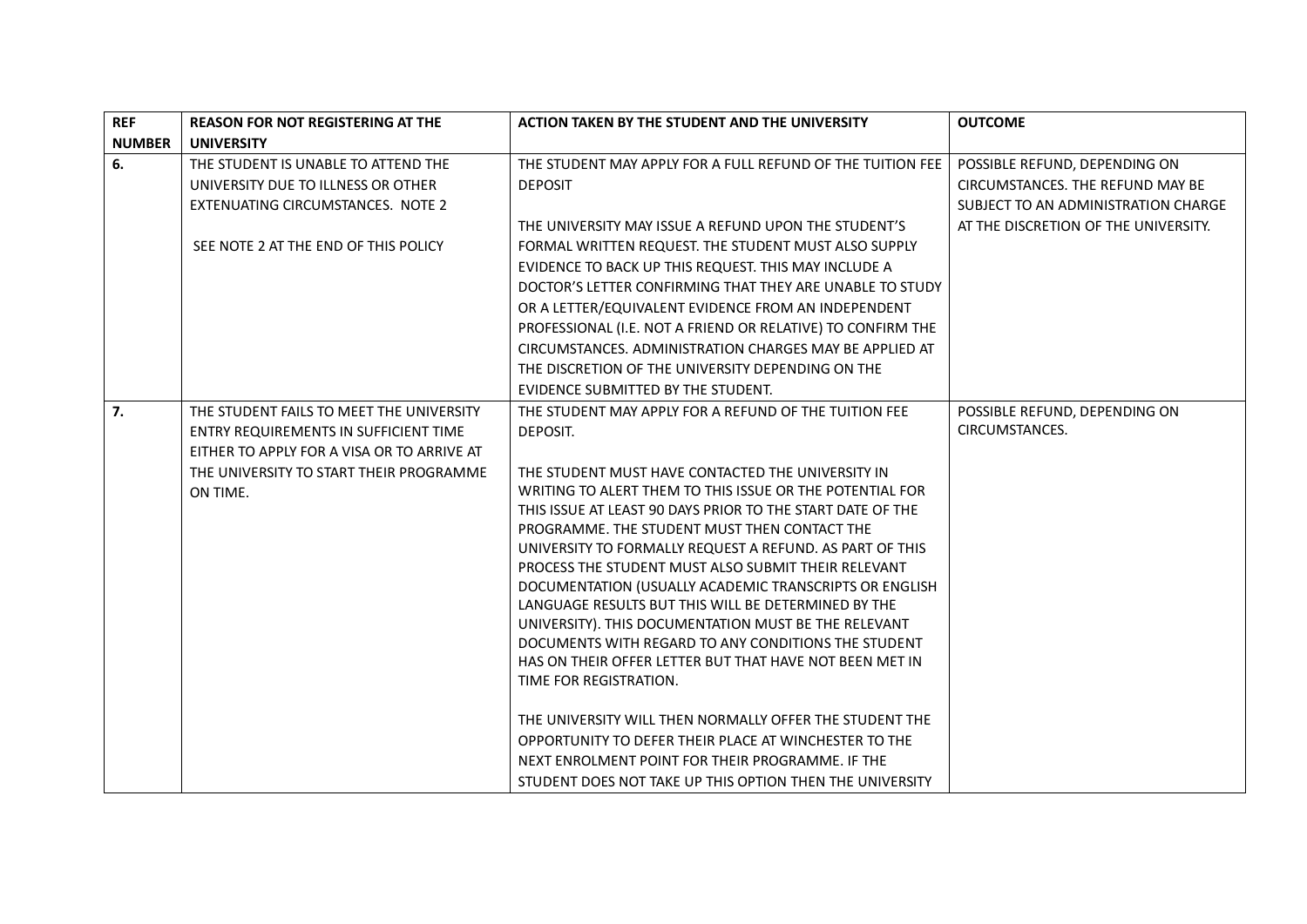|               |                                                                                                                                                                       | MAY ISSUE A FULL REFUND TO THE STUDENT ONCE IT IS SATISFIED<br>THAT THE STUDENT HAS DONE EVERYTHING POSSIBLE TO TRY AND<br>MEET THE CONDITIONS OF THEIR OFFER. IF THE UNIVERSITY IS<br>NOT SATISFIED THAT THE STUDENT HAS DONE EVERYTHING<br>POSSIBLE TO MEET THEIR CONDITIONS AN ADMINISTRATION<br>CHARGE OF £150, DEDUCTED FROM ANY REFUND, WILL BE<br>APPLIED. |                                                                                                     |
|---------------|-----------------------------------------------------------------------------------------------------------------------------------------------------------------------|-------------------------------------------------------------------------------------------------------------------------------------------------------------------------------------------------------------------------------------------------------------------------------------------------------------------------------------------------------------------|-----------------------------------------------------------------------------------------------------|
| <b>REF</b>    | <b>REASON FOR NOT REGISTERING AT THE</b>                                                                                                                              | ACTION TAKEN BY THE STUDENT AND THE UNIVERSITY                                                                                                                                                                                                                                                                                                                    | <b>OUTCOME</b>                                                                                      |
| <b>NUMBER</b> | <b>UNIVERSITY</b>                                                                                                                                                     |                                                                                                                                                                                                                                                                                                                                                                   |                                                                                                     |
| 8.            | THE STUDENT NOTIFIES THE UNIVERSITY THAT<br>THEY ARE UNABLE TO PAY THE FEES REQUIRED TO<br>STUDY AT THE UNIVERSITY AND THAT THEY ARE<br>THEREFORE UNABLE TO REGISTER. | THE STUDENT MAY APPLY FOR A REFUND OF THE TUITION FEE<br>DEPOSIT.<br>THE UNIVERSITY REQUESTS EVIDENCE BE PROVIDED TO SUPPORT<br>ANY CHANGES IN FINANCIAL CIRCUMSTANCES. A REFUND WILL BE<br>MADE AT THE STUDENT'S REQUEST WITH THE FOLLOWING<br><b>CHARGES APPLIED:</b>                                                                                           |                                                                                                     |
|               |                                                                                                                                                                       | IF THE STUDENT INFORMS THE INTERNATIONAL STUDENT<br><b>RECRUITMENT TEAM IN WRITING:</b>                                                                                                                                                                                                                                                                           | A FULL REFUND WILL BE MADE<br>UPON THE STUDENT'S REQUEST.                                           |
|               |                                                                                                                                                                       | 120 DAYS OR EARLIER BEFORE THE START OF THEIR<br>$\bullet$<br>PROGRAMME                                                                                                                                                                                                                                                                                           | A REFUND WILL BE MADE UPON THE<br>STUDENT'S REQUEST SUBJECT TO AN<br>ADMINISTRATION CHARGE OF £50   |
|               |                                                                                                                                                                       | 90-119 DAYS BEFORE THE START OF THEIR PROGRAMME<br>$\bullet$                                                                                                                                                                                                                                                                                                      | A REFUND WILL BE MADE UPON THE<br>STUDENT'S REQUEST SUBJECT TO AN<br>ADMINISTRATION CHARGE OF £250  |
|               |                                                                                                                                                                       | 60-89 DAYS BEFORE THE START OF THEIR PROGRAMME<br>$\bullet$                                                                                                                                                                                                                                                                                                       | A REFUND WILL BE MADE UPON THE<br>STUDENT'S REQUEST SUBJECT TO AN<br>ADMINISTRATION CHARGE OF £500. |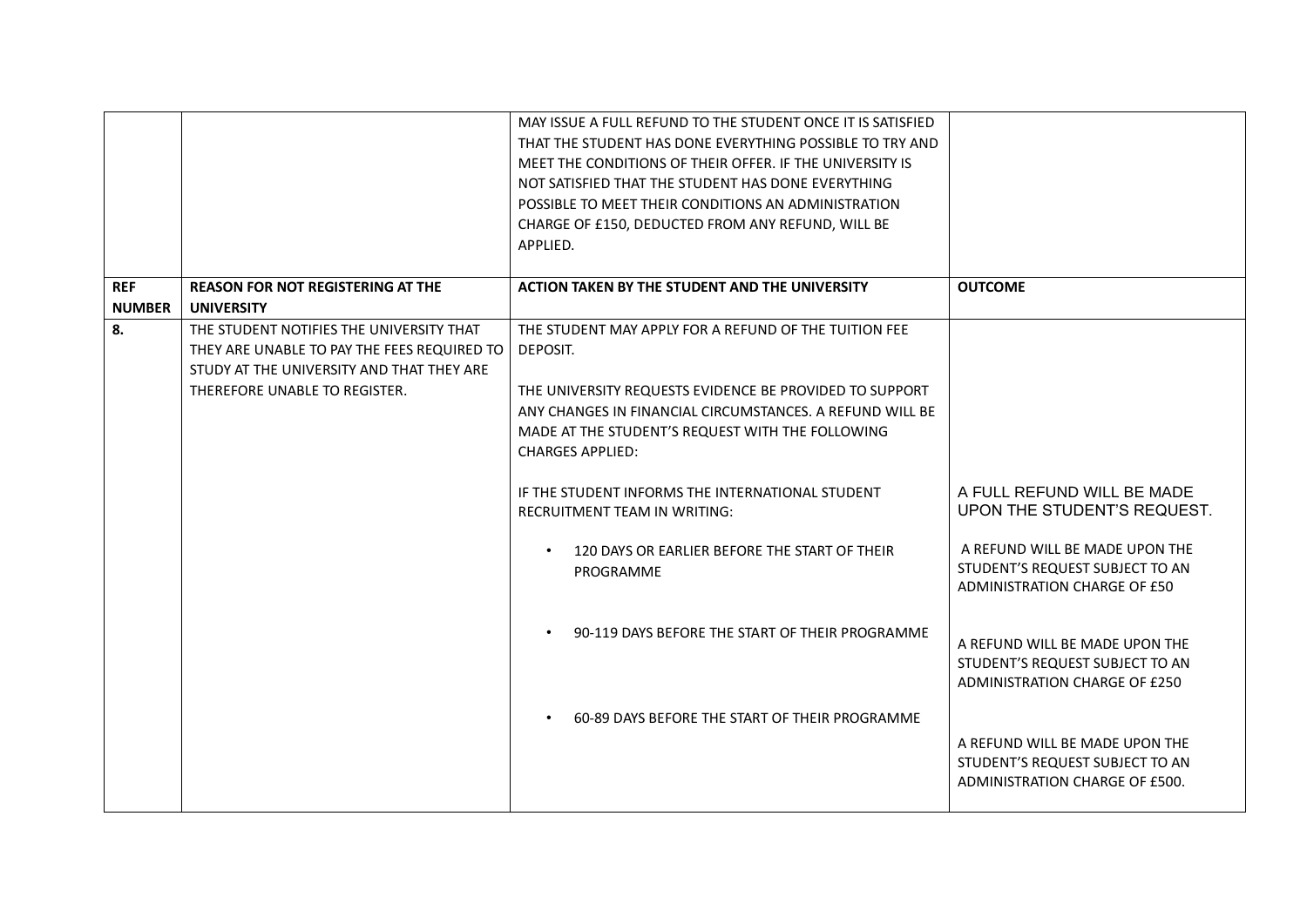|                             |                                                                                                                                                                        | 30-59 DAYS BEFORE THE START OF THEIR PROGRAMME<br>$\bullet$                                                                                                        | A REFUND WILL BE MADE UPON THE<br>STUDENT'S REQUEST SUBJECT TO AN                                                                           |
|-----------------------------|------------------------------------------------------------------------------------------------------------------------------------------------------------------------|--------------------------------------------------------------------------------------------------------------------------------------------------------------------|---------------------------------------------------------------------------------------------------------------------------------------------|
|                             |                                                                                                                                                                        | 15-29 DAYS BEFORE THE START OF THEIR PROGRAMME,<br>ON THE COURSE START DATE OR AFTER THE START OF THE<br>PROGRAMME                                                 | ADMINISTRATION CHARGED OF £1,000.                                                                                                           |
|                             |                                                                                                                                                                        | 0-14 DAYS BEFORE THE START OF THEIR PROGRAMME, ON<br>THE COURSE START DATE OR AFTER THE START OF THE<br>PROGRAMME                                                  | A REFUND WILL BE MADE UPON THE<br>STUDENT'S REQUEST AT THE DISCRETION OF<br>THE UNIVERSITY, FOR UP TO £1000,<br><b>CONDITION DEPENDANT.</b> |
| <b>REF</b><br><b>NUMBER</b> | <b>REASON FOR NOT REGISTERING AT THE</b><br><b>UNIVERSITY</b>                                                                                                          | ACTION TAKEN BY THE STUDENT AND THE UNIVERSITY                                                                                                                     | <b>OUTCOME</b>                                                                                                                              |
| 9.                          | THE STUDENT DEFERS THEIR OFFER TO THE NEXT<br>ENROLMENT FOR A REASON OTHER THAN<br>FINANCIAL CIRCUMSTANCES AND/OR NOT BEING<br>ABLE TO MEET THEIR ACADEMIC CONDITIONS. | THE STUDENT MAY NOT APPLY FOR A REFUND OF THE TUITION FEE<br>DEPOSIT.<br>THE UNIVERSITY WILL HOLD THE DEPOSIT READY FOR THE<br>STUDENT TO ATTEND AT A FUTURE DATE. | NO DEPOSIT REFUND IS MADE.                                                                                                                  |

If your circumstances are not described above, the University will review each request for a tuition fee deposit refund on a case-by-case basis.

Any request for a tuition fee deposit refund must be made within 90 days of the start of the academic term listed on the student's offer letter.

Registration at the University of Winchester entitles a student to all student benefits. After a student has arrived at the University and registered for their course, they are not eligible to apply for a refund of their deposit.

Any request for a tuition fee deposit refund must be made by the student in writing. A request from another person or organisation is not acceptable. A request for a refund of a tuition fee deposit should be sent t[o international@winchester.ac.uk](mailto:international@winchester.ac.uk) or by post to:

International Student Recruitment The University of Winchester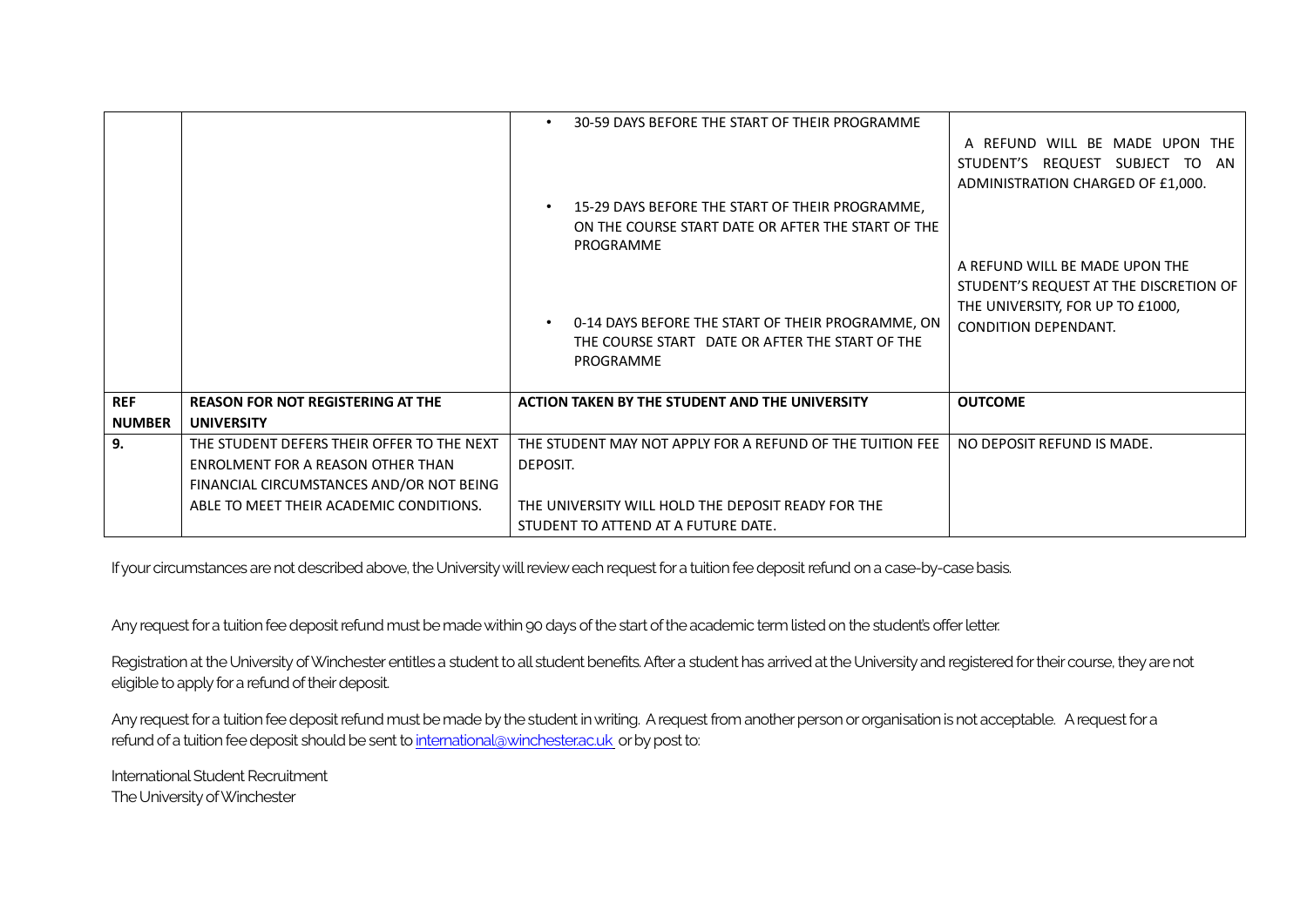Sparkford Road **Winchester** Hampshire SO22 4NR England

The University will acknowledge any refund request by email using the email address provided by the student in their **course application**to the University. The number of days notice that the University is given by a student applying for a refund will be determined by the date on which a request is received by the International Recruitment Team.

## **PROCESSING OF REFUNDS**

If a refund request is accepted by the International Recruitment Team and meets the relevant refund criteria, any approved refund will be processed by the University's Finance Department.

Please note:

- A refund will be made to the individual or organisation that originally paid the deposit. If a third party has paid the deposit on behalf of the applicant the refund will be made to that organisation. In that case, the University is unable to refund the deposit directly to the applicant.
- Due to UK money laundering regulations, refunds can only be made to the account fromwhich the payment was originally made.
- A refund will be made as soon as possible. Exact times may vary depending upon the method by which the original payment was made.
- A refund will be made in £ sterling. Any bank charges or currency conversion costs incurred in making a refund shall be borne by the student or the third party receiving the payment.

# **ADMINISTRATION CHARGES**

The administration charges that are made reflect the range of costs incurred by the University at various stages leading up to the start of courses and programmes. Such costs include commitments to all relevant staff, accommodation, facilities, equipment and other resources.